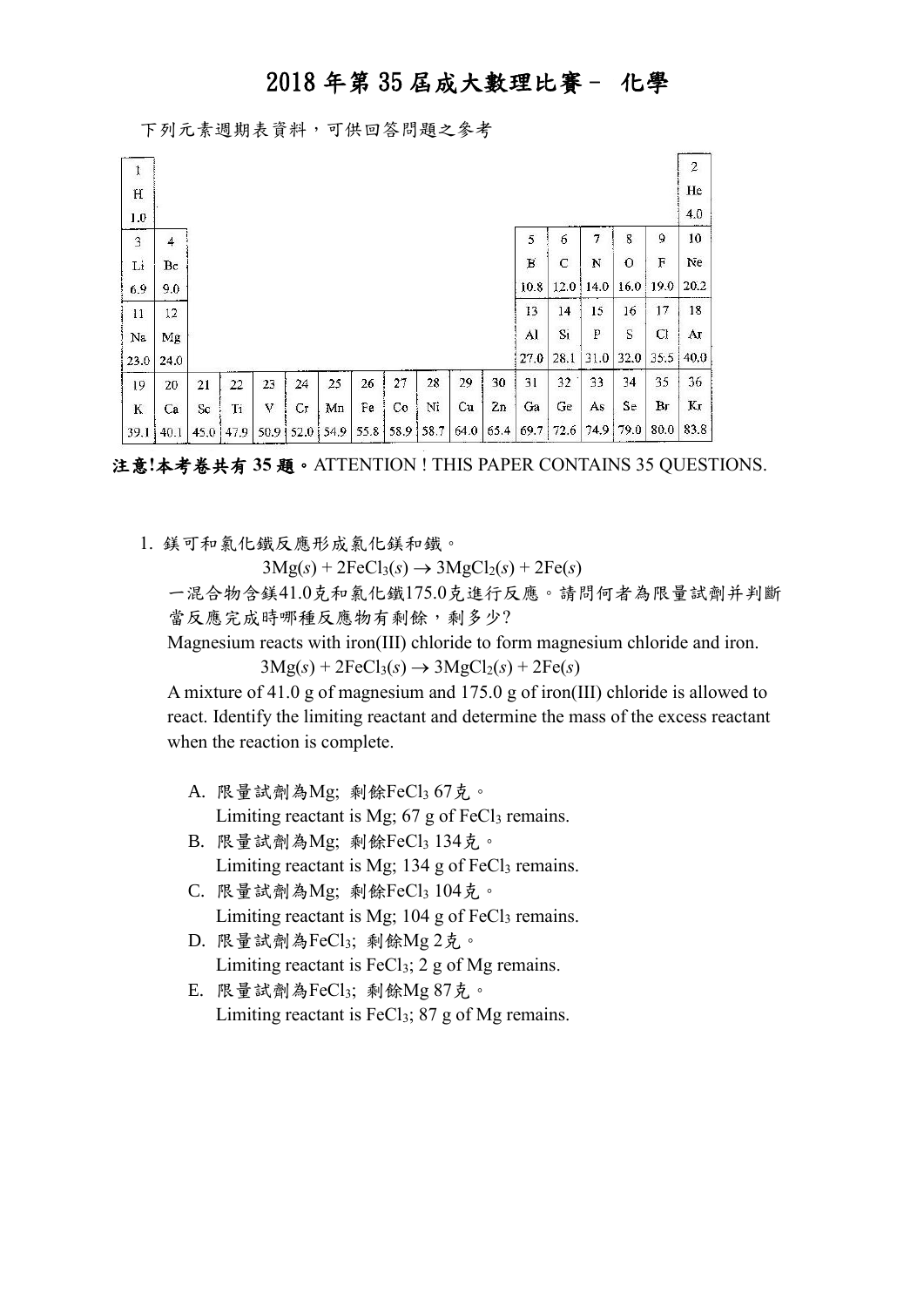2. 下列何者為氧化還原反應?

Which of the following is a redox reaction?

- A.  $2\text{Na}(s) + \text{Cl}_2(g) \rightarrow 2\text{NaCl}(s)$
- B. Ba<sup>2+</sup>(*aq*) + SO<sub>4</sub><sup>2</sub><sup>-</sup>(*aq*)  $\rightarrow$  BaSO<sub>4</sub>(*s*)</sup>
- C.  $K_2Cr_2O_7(aq) + 2KOH(aq) \rightarrow 2K_2CrO_4(aq) + H_2O(l)$
- D.  $\text{Na}_2\text{CO}_3(s) + 2\text{HCl}(aq) \rightarrow 2\text{NaCl}(aq) + \text{CO}_2(g) + \text{H}_2\text{O}(l)$
- E.  $H_2O(l) \rightarrow H^+(aq) + OH^-(aq)$
- 3. 下列敘述何者不適用於理想氣體?

Which of the following statements is NOT applicable to an ideal gas?

- A. 氣體分子間彼此沒有吸引力。 There are no attractive forces between the gas molecules.
- B. 氣體分子間有很强的排斥力。 There are strong repulsive forces between the gas molecules.
- C. 氣體分子所占的體積相较於容器體積可忽略。 The volume occupied by the molecules is negligible compared to the container volume.
- D. 氣體表現是根據理想氣體方程式。 The gas behaves according to the ideal gas equation.
- E. 氣體分子平均動能正比於絕對溫度。 The average kinetic energy of the molecules is directly proportional to the absolute temperature.
- 4. 由下表體積-溫度(攝氏)圖中,在氣庒保持不變下,判斷哪一條線最能代表體 積与溫度之關係?

Maintaining the pressure unchanged, which of the lines in the figure below represents the relationship between the volume of a gas and its temperature (in degree Celsius)?

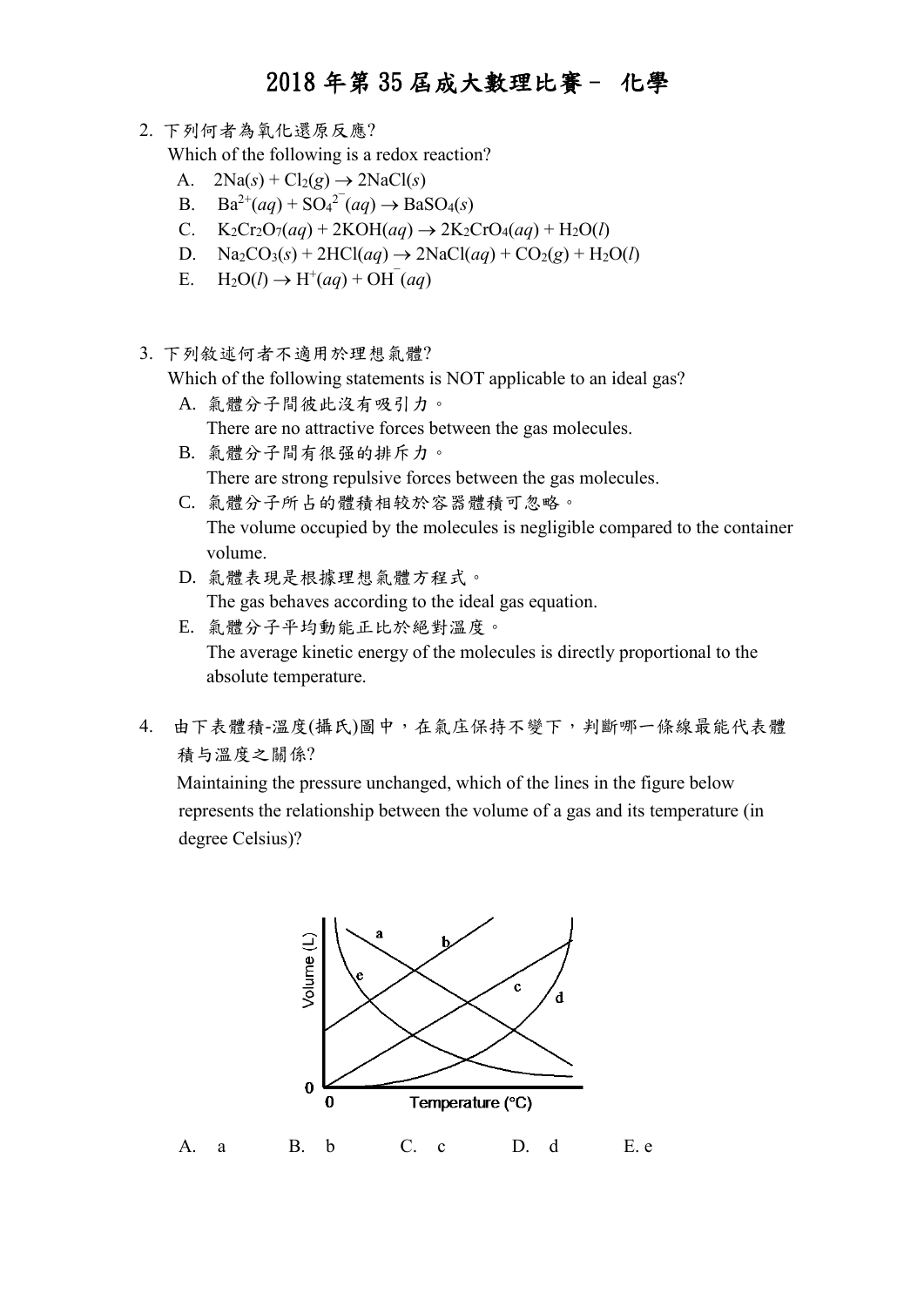5. 下列哪個過程中顯示  $AH = AE$ ?

Which of the following processes demonstrates  $\Delta H = \Delta E$ ?

- A. 两莫爾氨氣在1.2大氣壓下從325C 降溫至300C。 Two moles of ammonia gas are cooled from  $325^{\circ}$ C to  $300^{\circ}$ C at 1.2 atm.
- B. 一克水在一大氣壓和100C下蒸發。 One gram of water is vaporized at  $100^{\circ}$ C and 1 atm.
- C. 两莫爾碘化氢在40升容器中反應產氢氣和碘蒸氣。 Two moles of hydrogen iodide decompose to hydrogen and iodine in a 40-L container.
- D. 碳酸鈣在可變體積之容器中加熱形成氧化鈣和二氧化碳。 Calcium carbonate is heated to form calcium oxide and carbon dioxide in a container with variable volume.
- E. 一莫爾二氧化碳固體升華成氣態。 One mole of solid carbon dioxide sublimes to the gas phase.
- 6. 原子軌域之發展運用量子力學的:

Atomic orbitals by quantum mechanics are applicable for:

- A. 描述可能在空間範圍中找到電子。 describing regions of space in which one is most likely to find an electron.
- B. 描述電子運動之正確路径。 describing exact paths for electron motion.
- C. 能夠如同波爾模型正確地描述原子結構。 giving a description of the atomic structure which is essentially the same as the Bohr model.
- D. 使科學家能準確計算出氫原子的精確體積。 allowing scientists to calculate an exact volume for the hydrogen atom.
- E. 和海森堡的測不準原理抵觸。 conflict with the Heisenberg Uncertainty Principle.

#### 7. 下列何者為一個電子在*5f* 軌域之量子數?

 Which of the following is a correct set of quantum numbers for an electron in a 5*f* orbital?

- A.  $n = 5, l = 3, m_l = +1$  B.  $n = 5, l = 2, m_l = +3$
- C.  $n = 4, l = 3, m_l = 0$  D.  $n = 4, l = 2, m_l = +1$
- E.  $n = 5, l = 4, m_l = 3$

#### 8. 下列离子大小由大到小排序何者正確?

What is the correct order of decreasing size for the following ions?

- A.  $P^{3} > C1 > K^+ > Ca^{2+}$  B.  $Ca^{2+} > K^+ > C1 > P^{3}$
- C.  $K^+ > Cl^- > Ca^{2+} > P^{3-}$  D. K D.  $K^+ > Cl^- > P^{3-} > Ca^{2+}$
- E. 以上皆非。None of these choices is correct.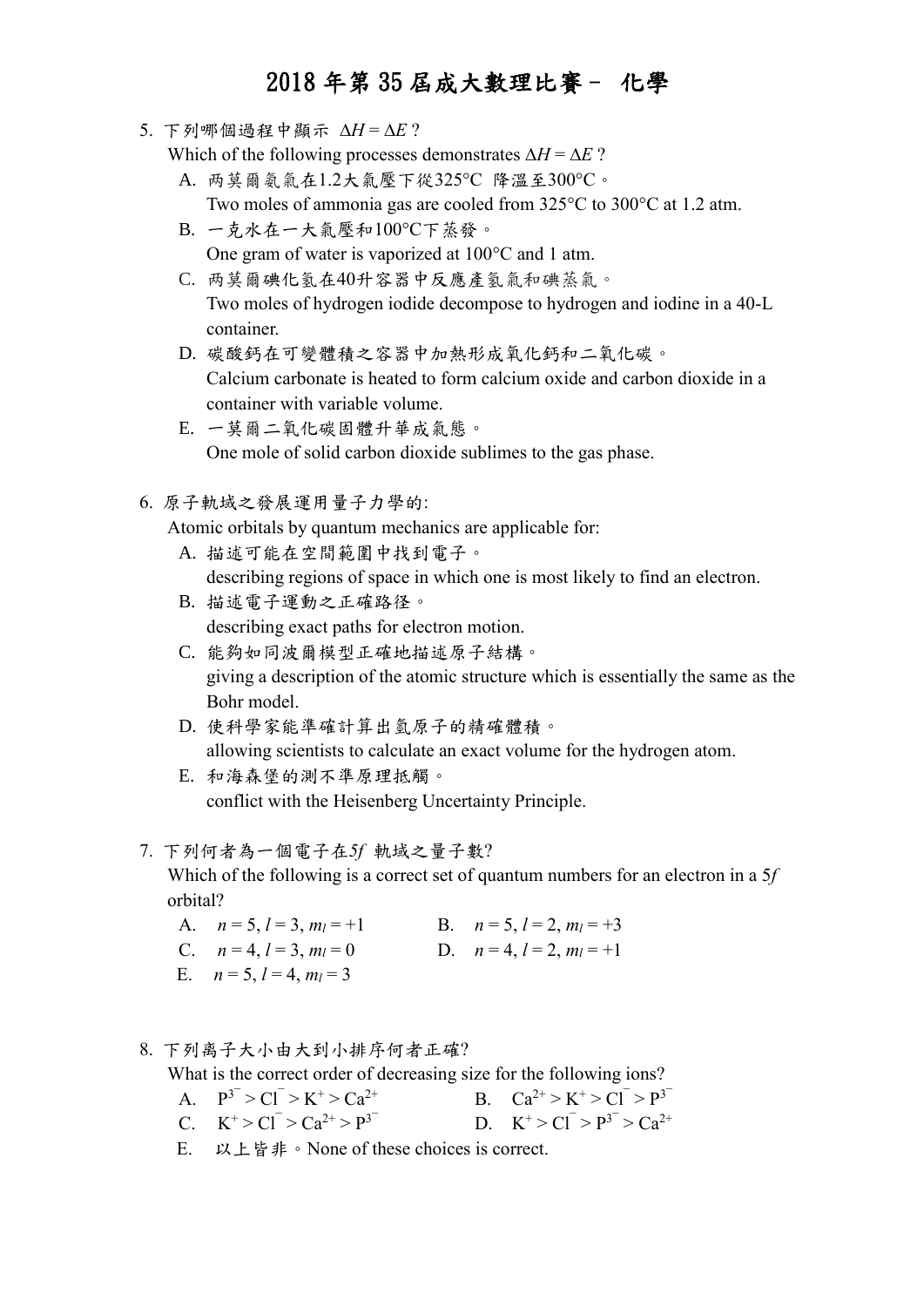- 9. 燃燒脂肪比燃燒等量的碳水化合物釋放出更多的能量,是因為 Combustion of fat will release more energy than the combustion of an equal mass of carbohydrate because
	- A. 脂肪與氧的鍵結的鍵比碳水化合物來的多。 fats contain more bonds to oxygen than carbohydrates.
	- B. 脂肪與氧的鍵結的鍵比碳水化合物來的少。 fats contain fewer bonds to oxygen than carbohydrates.
	- C. 脂肪中碳-碳和碳-氫鍵的總能量大於反應產物(二氧化碳和水)的碳- 氧和氧-氫鍵之能量含量。 the total energy of the carbon-carbon and carbon-hydrogen bonds in fats is greater than the energy content of the carbon-oxygen and oxygen-hydrogen bonds in the reaction products (carbon dioxide and water).
	- D. 脂肪中碳-碳和碳-氫鍵的總能量大於碳水化合物中鍵的能量含量。 the total energy of the carbon-carbon and carbon-hydrogen bonds in fats is greater than the energy content of the bonds in carbohydrates.
	- E. 脂肪的莫爾質量比碳水化合物高。 fats have higher molar masses than carbohydrates.
- 10. 在 COCl<sup>2</sup> 分子中,碳是中心原子。根據路易士的最佳化結構,碳的形式電荷 (formal charge) 是多少?

 In COCl<sup>2</sup> molecule, carbon is the central atom. Based on the best Lewis structure for COCl2, what is the formal charge on carbon atom?

- A. 0 B. +1 C. -1 D. +2 E. -2
- 11. 下列有關分子軌域(MO)理論的叙述,何者是錯的? Which of the following statements relating to molecular orbital (MO) theory is INCORRECT?
	- A. 两個原子軌域的混成會產生一個鍵結和一個反鍵結的分子軌域。 Combination of two atomic orbitals produces one bonding and one antibonding MO.
	- B. 一个鍵結的分子軌域之能量低於形成鍵結前的两個原子軌域之能量。 A bonding MO is lower in energy than the two atomic orbitals from which it is formed.
	- C. 两個2p軌域的結合可能導致不是 σ 就是 π 的分子軌域。 Combination of two 2p orbitals may result in either  $\sigma$  or  $\pi$  MOs.
	- D. 一個鍵結級數為零的物種將不穩定。 A species with a bond order of zero will not be stable.
	- E. 具有偶數個電子的穩定分子中,所有的電子必須成對。 In a stable molecule having an even number of electrons, all electrons must be paired.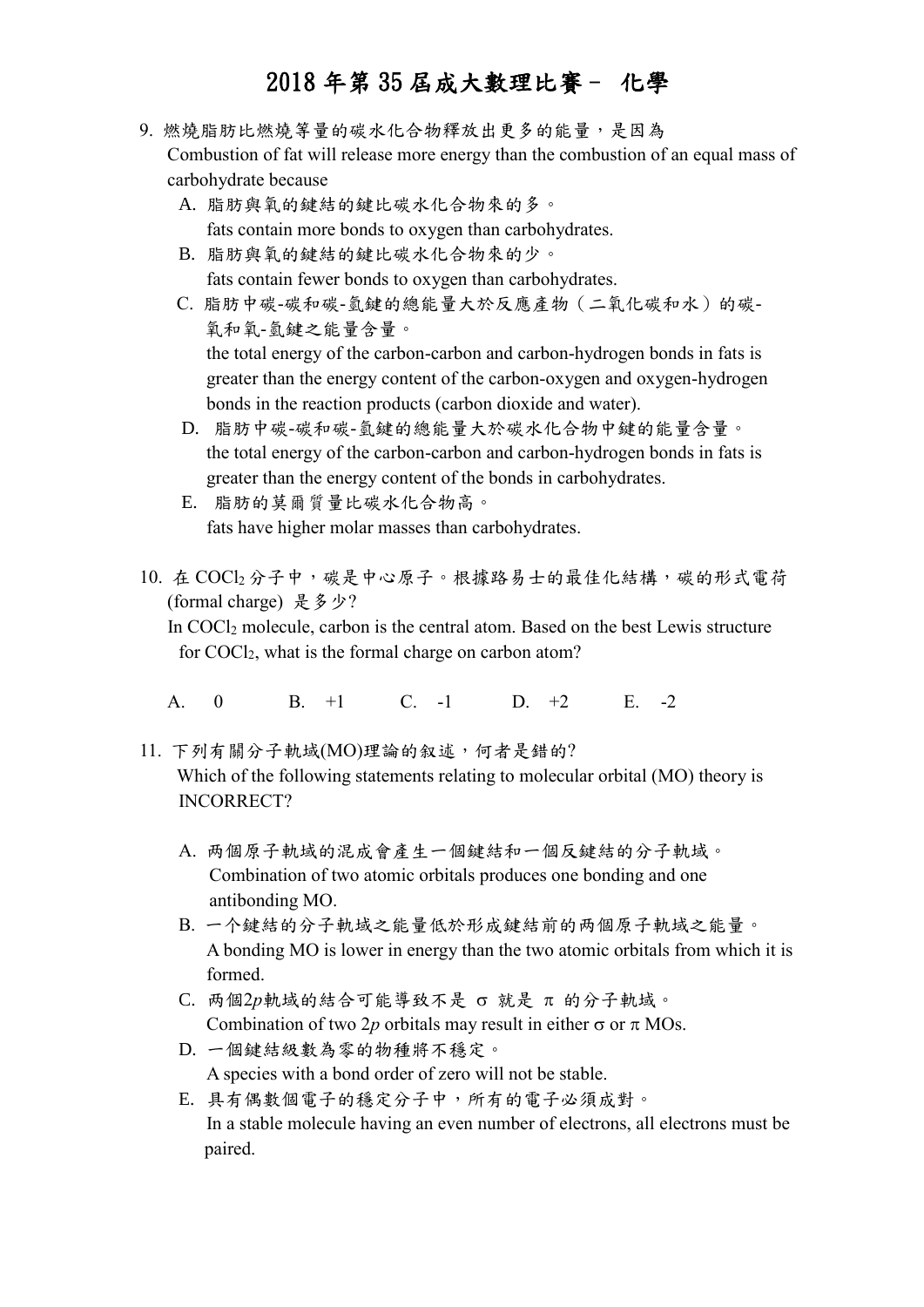- 12. 下列敘述製備 1.00 L, 2.0 M 尿素 [CO(NH2)2] 溶液的方法,何者是對的? Which of the following statements describes the correct method for preparing 1.00 L of a 2.0 *M* urea  $[CO(NH<sub>2</sub>)<sub>2</sub>]$  solution?
	- A. 將120克的尿素溶於1公斤的蒸餾水中。 Dissolve 120 g of urea in 1 kg of distilled water.
	- B. 將120克的尿素溶於880克的蒸餾水中。 Dissolve 120 g of urea in 880 g of distilled water.
	- C. 將120克的尿素溶於適量的蒸餾水中來產生1公升的溶液。 Dissolve 120 g of urea in sufficient distilled water to produce 1 L of solution.
	- D. 將120克的尿素溶於1公升的蒸餾水中。 Dissolve 120 g of urea in 1 L of distilled water.
	- E. 須了解尿素的密度,方能進行這種計算。 The density of urea is needed in order to do this calculation.
- $13.$  二元氧化物 $X_{m}O_{n}$ 的碱性特徵是……

The basic characteristic of the binary oxides  $X_{m}O_{n}$  is....

- A. 當X具有低原子序時較大。 is greater when X has a smaller atomic number.
- B. 當X為非金屬時較大。 is greater when X is a nonmetal.
- C. 隨着X的氧化數增加而增加。 increases as the oxidation number of X increases.
- D. 隨着X的氧化數減少而增加。 increases as the oxidation number of X decreases.
- E. 不受X的氧化數影響。 is unaffected by the oxidation number of X.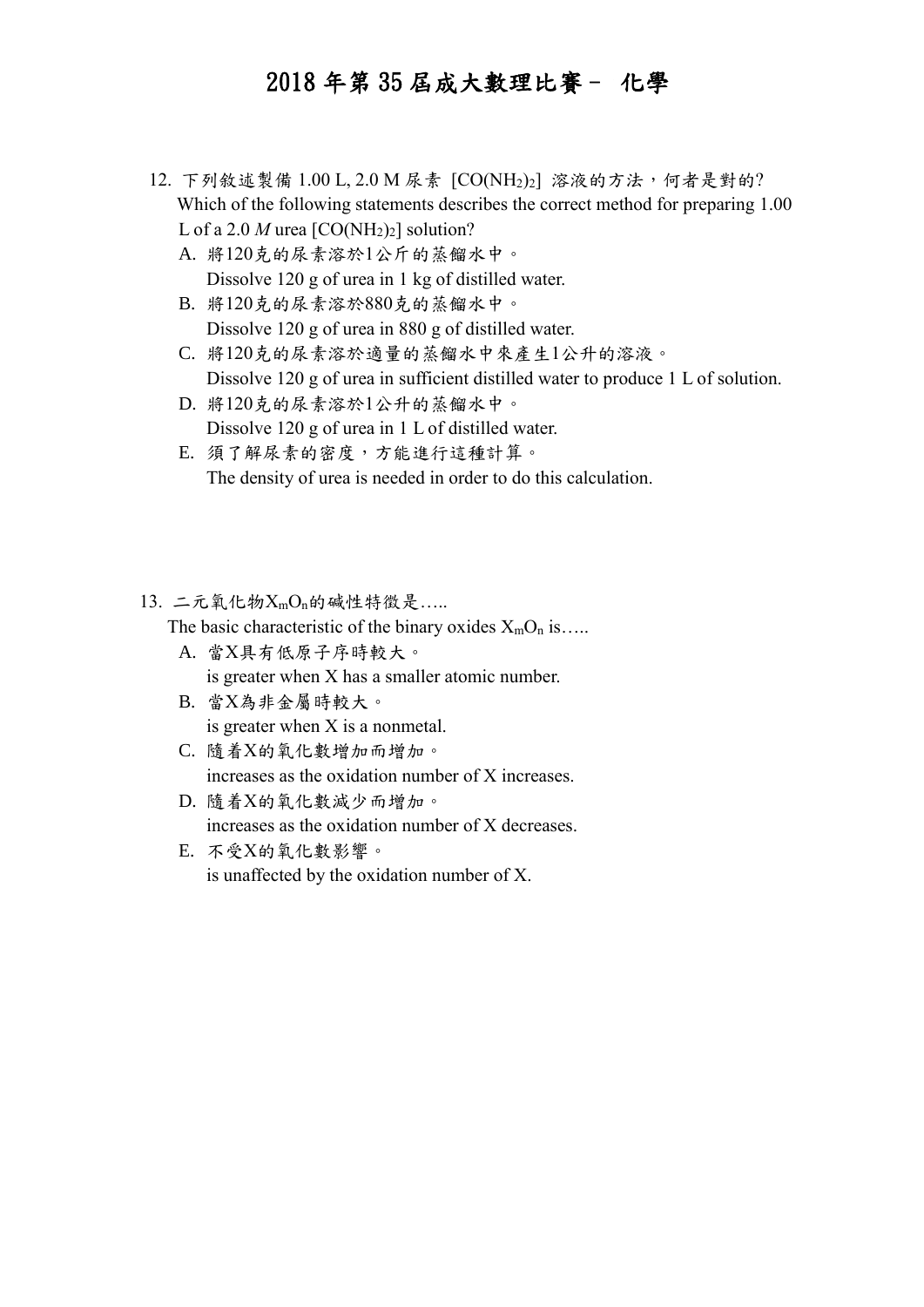14. 考慮下面的相變化圖,正確指出从C點到D點發生的過程。

Considering the following phase diagram, identify the process occurring as one goes from point C to point D.



A. 隨着溫度的升高,物體由固體變成液體。

increasing temperature with a phase changing from solid to liquid.

- B. 隨着溫度的升高,物體由固體變成氣體。 increasing temperature with a phase changing from solid to gas.
- C. 隨着溫度的升高,物體由液體變成氣體。 increasing temperature with a phase changing from liquid to gas.
- D. 隨着溫度的升高,物體沒有出現任何相變化。 increasing temperature with no phase change.
- E. 溫度升高超過临界溫度。 increasing temperature beyond the critical temperature.
- 15. 正確選出在光照射下,丁烷与氯分子反應中的主要有機產物。

Identify the principal organic product of the reaction between butane and chlorine under irradiation of sunlight.

light CH<sub>3</sub>CH<sub>2</sub>CH<sub>2</sub>CH<sub>3</sub>  $\mathbf{C}$ + A. CH<sub>3</sub>Cl B. CH<sub>3</sub>CH<sub>2</sub>CHClCH<sub>3</sub> C. CH<sub>3</sub>CHClCH<sub>3</sub> D. CH<sub>3</sub>CH<sub>2</sub>Cl

E. None of these choices is a major product of the reaction. 以上選項都不是反應的主要產物。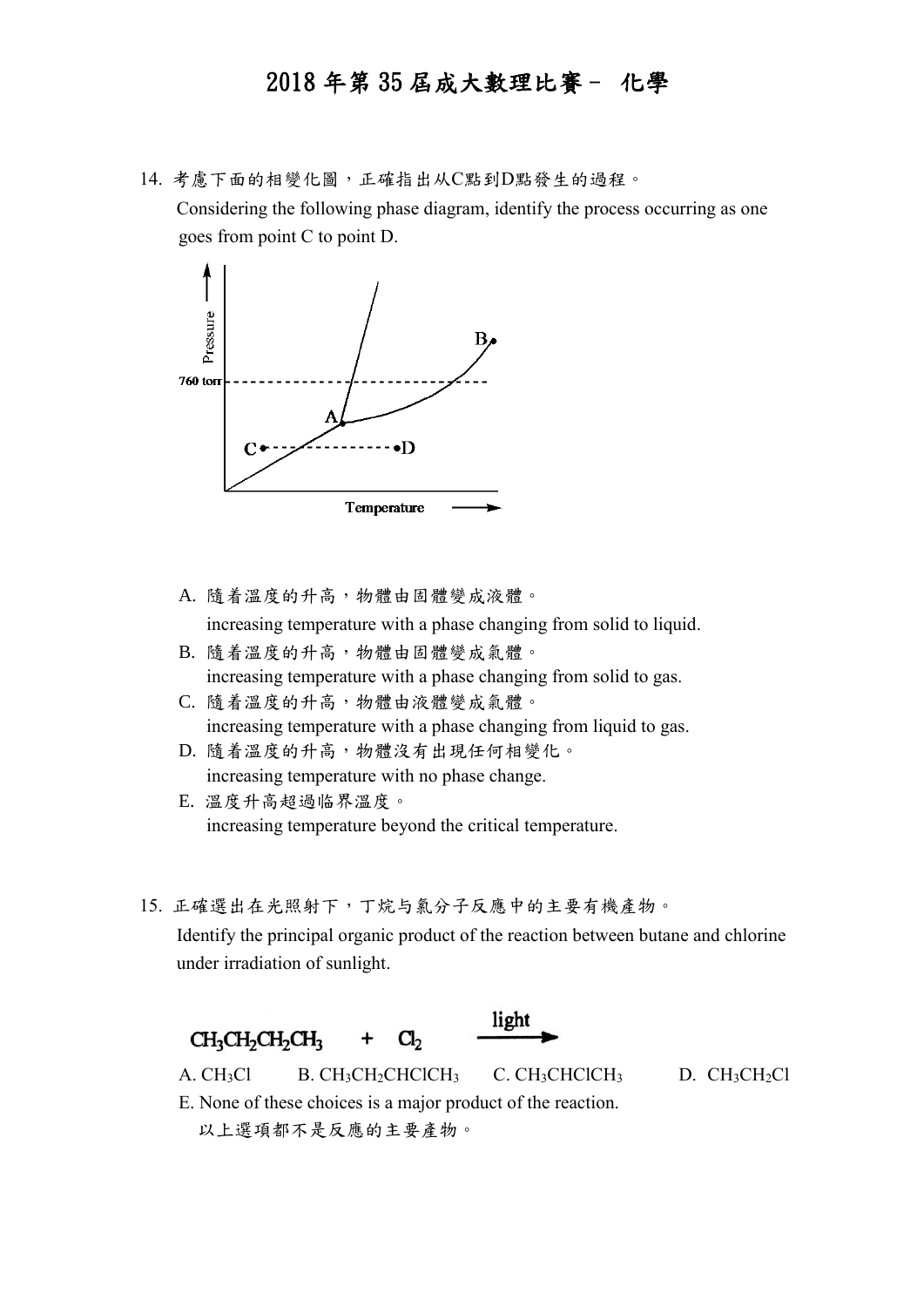$16.$  在密閉容器中, CH3NC → CH3CN 的氣相反應已經被研究出來, 并且發現速 率方程式為: 速率=- $\Delta$ [CH<sub>3</sub>NC]/ $\Delta t$ =k[CH<sub>3</sub>NC]。以下哪項行為最不可能導致 反應速率發生變化?

The gas-phase reaction CH<sub>3</sub>NC  $\rightarrow$  CH<sub>3</sub>CN has been studied in a closed vessel, and the rate equation was found to be: Rate =  $-\Delta$ [CH<sub>3</sub>NC]/ $\Delta t$  =  $k$ [CH<sub>3</sub>NC]. Which of the following actions is least likely to cause a change in the rate of the reaction?

A. 降低溫度。

lowering the temperature.

- B. 加入催化劑。 adding a catalyst.
- C. 在相同容器中使用較大初始量的CH3NC。 using a larger initial amount of CH3NC in the same vessel.
- D. 使用較大容器,但維持等量的CH3NC。 using a bigger vessel, but the same initial amount of CH3NC.
- E. 當 CH3CN 形成時,持續將其移除。 continuously removing CH3CN as it is formed.
- 17. 選出在1.0M弱酸HA水溶液中,存在的各物種的正確浓度關係。 Select the correct relationship among the concentrations of species present in a 1.0 M aqueous solution of the weak acid represented by HA.
	- A.  $[H_2O] > [A^-] \sim [H_3O^+] > [HA] > [OH^-]$
	- B.  $[H_2O] > [HA] > [A^-] > [H_3O^+] > [OH^-]$
	- C.  $[HA] > [H_2O] > [A^-] > [H_3O^+] > [OH^-]$
	- D.  $[H_2O] > [HA] > [A^-] \sim [H_3O^+] > [OH^-]$
	- E.  $[HA] > [H_2O] > [A^-] \sim [H_3O^+] > [OH^-]$
- 18. 有一醋酸緩衝溶液pH值為4.40,以下哪項變化會導致pH下降? An acetate buffer has a pH of 4.40. Which of the following changes will cause the pH to decrease?
	- A. 溶解少量固體醋酸鈉。 dissolving a small amount of solid sodium acetate.
	- B. 加入少量稀鹽酸。 adding a small amount of dilute hydrochloric acid.
	- C. 加入少量稀氫氧化鈉。 adding a small amount of dilute sodium hydroxide.
	- D. 溶解少量固體氯化鈉。 dissolving a small amount of solid sodium chloride.
	- E. 用水稀释緩衝溶液。 diluting the buffer solution with water.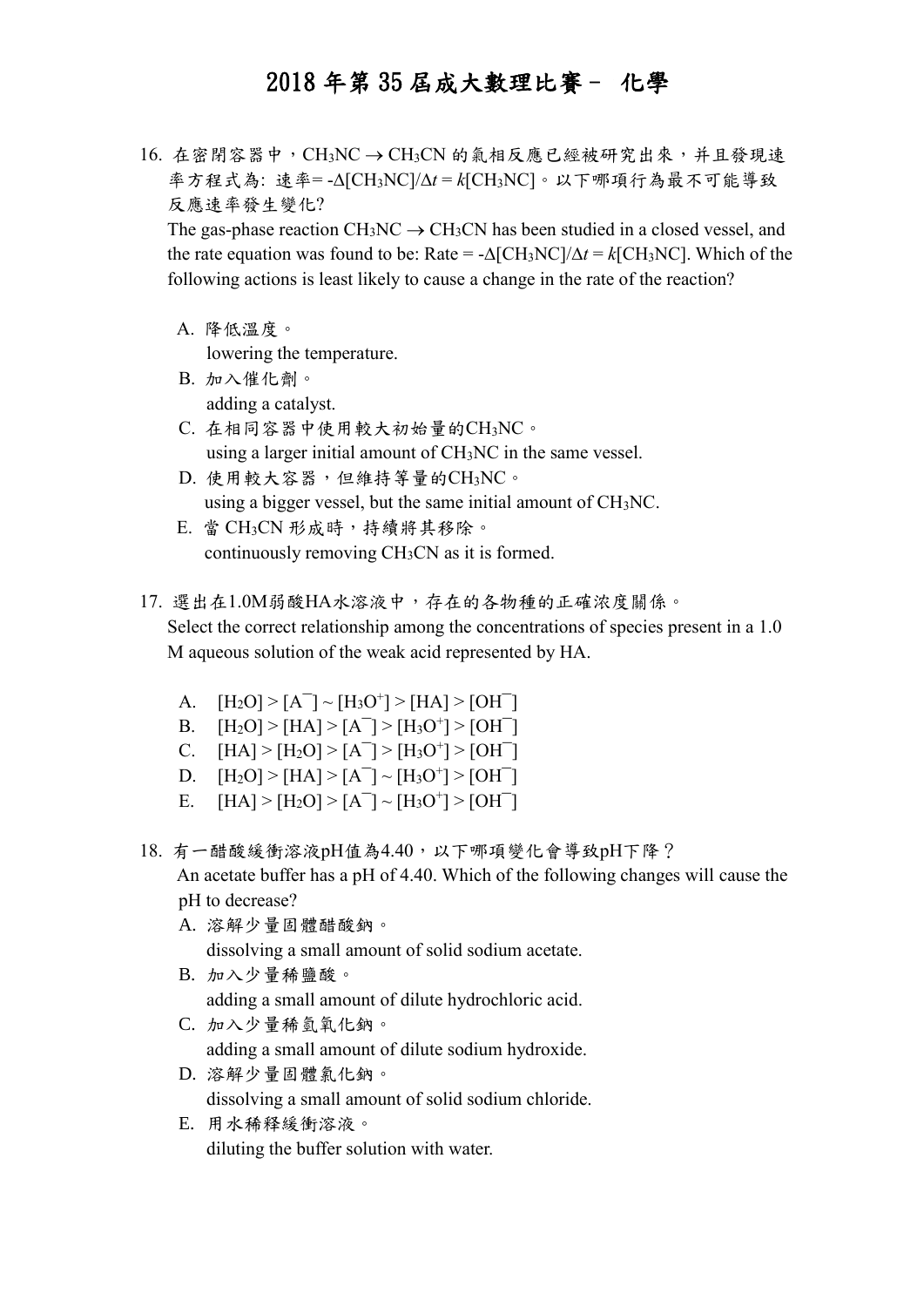19. 以下哪項值是基於热力學第三定律? Which of the following values is based on the Third Law of Thermodynamics? A.  $\Delta H^{\circ}$ <sub>f</sub> = 0 for Al(s) at 298 K B.  $\Delta G^{\circ}$ <sub>f</sub> = 0 for H<sub>2</sub>(*g*) at 298 K C.  $S^{\circ} = 51.446 \text{ J/(mol·K)}$  for Na(s) at 298 K D. *q* sys < 0 for  $H_2O(l) \rightarrow H_2O(s)$  at 0<sup>o</sup>C E. 以上皆是。None of these choices is correct. 20. 關於伏打電池和電解電池,以下哪些陳述是正確的? Which of the following statements about voltaic and electrolytic cells is correct? A. 伏打電池中的陽極肯定增加重量。 The anode will definitely gain weight in a voltaic cell. B. 两個電池的陰極處會發生氧化。 Oxidation occurs at the cathode of both cells. C. 對於伏打電池而言,自由能變化(*G*)為負值。 The free energy change,  $\Delta G$ , is negative for the voltaic cell. D. 在電解電池中,外部電線中的電子从陰極流向陽極。 The electrons in the external wire flow from cathode to anode in an electrolytic cell. E. 以上皆非。

None of these choices is correct.

21. 下列八面體錯合物皆包含乙二胺和两種不同的單牙配位基X和Y。

 Consider the following octahedral complex structures, each consists of ethylene diamine and two different unidentate ligands X and Y.



以下哪一項(如果有的話)是一對光學異物? Which of the following complexes is a pair of optical isomers (if any)?

- A. 1 and 2 B. 1 and 3 C. 1 and 4
- D. 3 and 4 E. None of these choices is correct.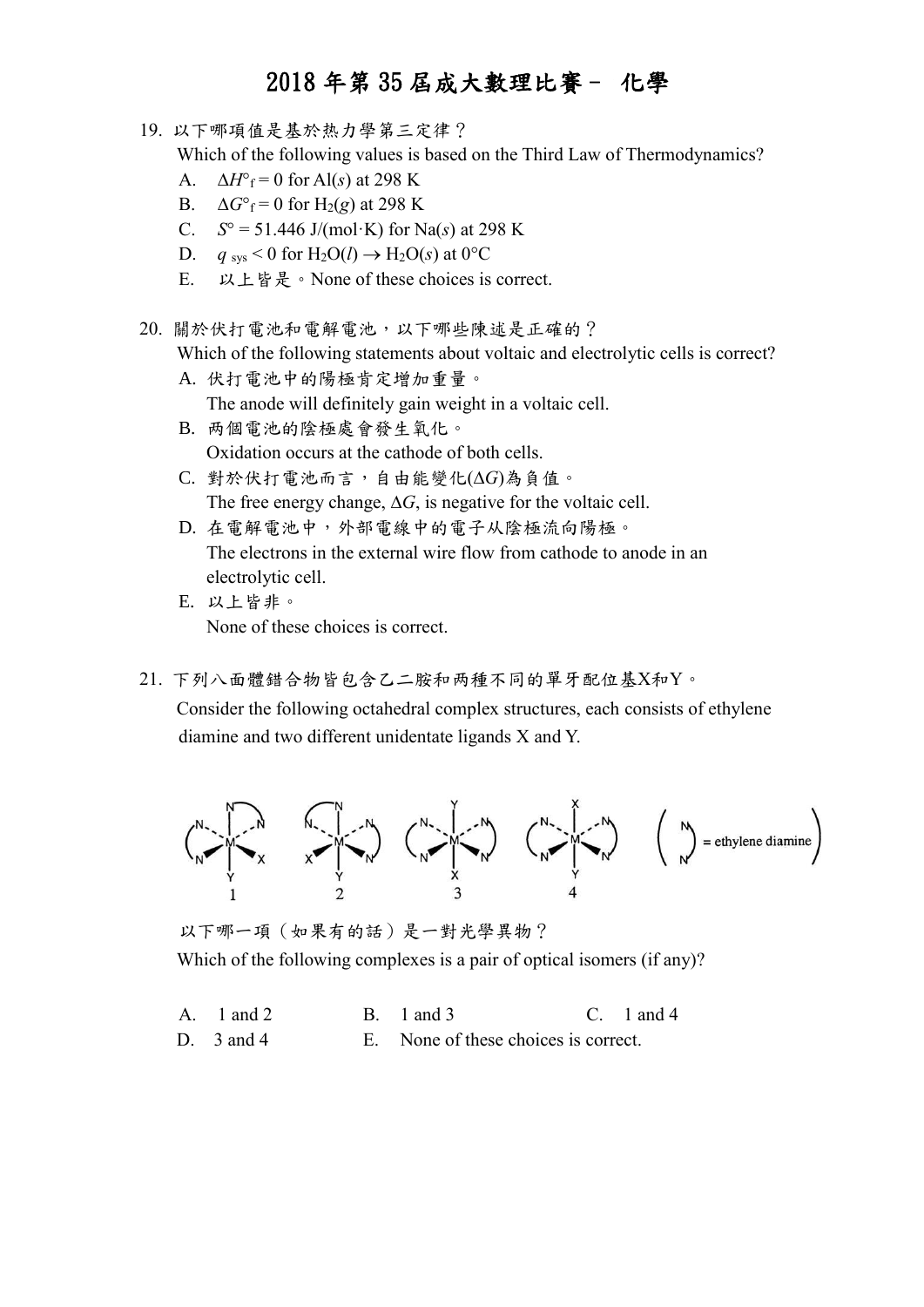22. 同位素21Sc42 不穩定的原因是 ……

The isotope  $_{21}Sc^{42}$  is unstable because.....

- A. 相對於質子的數量來說,中子的數量太大。 the number of neutrons is too large if compared with to the number of protons.
- B. 相對於質子的數量來說,中子的數量太小。 the number of neutrons is too small if compared with the number of protons.
- C. 原子序太大。 the atomic number is too large.
- D. 質量數太大。 the mass number is too large.
- E. Sc 同位素皆不穩定。 Sc isotopes are all unstable.
- $23.$   $Au^{3+}$ 與  $Ni^{2+}$ 的還原電位如下:

The reduction potentials for  $Au^{3+}$  and  $Ni^{2+}$  are as follows:

 $Au^{3+} + 3e^- \rightarrow Au$   $E^{\circ} = +1.50$  V

 $Ni^{2+} + 2e^- \rightarrow Ni$   $E^{\circ} = -0.23$  V

則在 25°C 時下面反應的 Δ*G*°是多少? 法拉第常數為 96.5 kJ.V.mol-1。

 Calculate Δ*G*° (at 25°C) for the reaction. Given that Faraday constant is 96.5  $kJ.V.mol<sup>-1</sup>$ .

 $2Au^{3+} + 3Ni \rightarrow 3Ni^{2+} + 2Au$ A.  $-1.00 \times 10^3$  kJ B.  $-2140$  kJ C.  $+5.00 \times 10^2$  kJ D.  $-5.00 \times 10^2$  kJ E.  $+1.00 \times 10^3$  kJ

24. 一位學生以 25.0 mL 的 0.100 *M* NaOH 滴定不知道的弱酸, HA, 以酚酞為指示 劑,到滴定終點時呈現淡粉紅色。此學生又再加入 13.0 mL 的 0.100 *M* HCl。 此時此溶液之 pH 值是 4.7,則下列敘述哪個是對的?

 A student has titrated an unknown weak acid, HA, to a pale pink phenolphthalein endpoint with 25.0 mL of 0.100 *M* NaOH. The student then added another 13.0 mL of 0.100 *M* HCl. The pH of the resulting solution was 4.7. Which of the following statements is true?

A. 在 pH4.7, 一半的共軛碱 A 已轉為 HA。

At pH 4.7, half of the conjugate base,  $A^-$ , has been converted to HA.

B. 此酸的 p*K*<sup>a</sup> 是 4.7。

The  $pK_a$  of the acid is 4.7.

C. 此酸的 p*K*<sup>a</sup> 是小於 4.7。

The p*K*<sub>a</sub> of the acid is less than 4.7.

D. 此酸的 p*K*<sup>a</sup> 是大於 4.7。 The  $pK_a$  of the acid is greater than 4.7.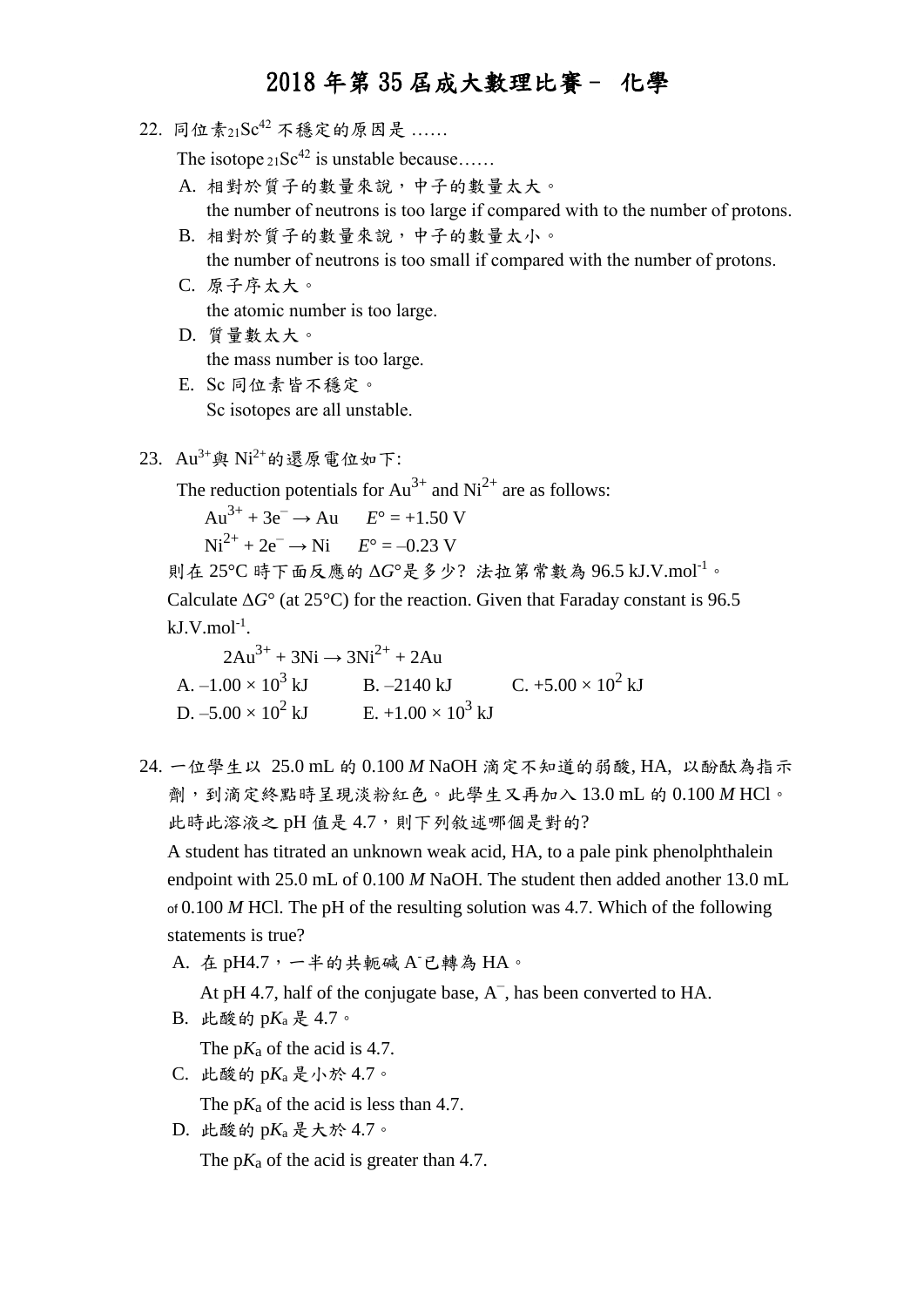- E. 以上的敘述超過一個以上的答案是對的。 More than one of the above statements are correct
- 25. 已知乙烷、碳及氫之莫爾燃燒熱 (△H) 依次為 x、y、z,則乙烷之莫爾生成 熱為若干?

 The molar heat of combustion for ethane, carbon, and hydrogen are x, y, and z, respectively. What is the molar heat of formation of ethane?

- $(A)$  y+x-z
- (B)  $y+z-x$
- $(C)$  x+2y-3z
- (D) x-2y-3z
- (E) 2y+3z-x
- 26. 當催化劑加入反應混合……

A catalyst is added to a reaction mixture, it……

(A)可增加反應物分子的碰撞速率。

increases the rate of collision between the reactant molecules

(B)可提供反應物更多的能量。

provides reactant molecules with more energy

- (C) 降低逆反應速率。 slows down the rate of reverse reaction.
- (D) 提供反應新的路径(極構)。 provides a new path (mechanism) for the reaction
- (E) 以上皆非。 none of these.
- 27. 下列氧化數何者是氮原子在硝酸中的氧化態? Which of the following is the oxidation state of nitrogen atom in nitric acid? (A) +3 (B) +4 (C) +5 (D) +6 (E) 以上皆非 None of these
- $28.$  硫化氫和水的反應如下,則  $K_2 = ?$

 Hydrogen sulfide reacts with water according to the following reactions. What is the value of  $K_2$ ?

 $H_2S(g) + H_2O(1) \longrightarrow H_3O^+(aq) + HS^ K_1=1.0 \times 10^{-7}$  $HS$ <sup>-</sup>(aq) + H<sub>2</sub>O(l)  $\implies$  H<sub>3</sub>O<sup>+</sup>(aq) + S<sup>2-</sup> (aq)  $K_2 = ?$  $H_2S(g) + 2H_2O(l) \implies 2H_3O^+(aq) + S^2$ (aq)  $K_3=1.3 \times 10^{-20}$ 

(A)  $1.3 \times 10^{-27}$  (B)  $2.3 \times 10^{-7}$  (C)  $1.3 \times 10^{-13}$  (D)  $7.7 \times 10^{12}$  (E)  $7.7 \times 10^{26}$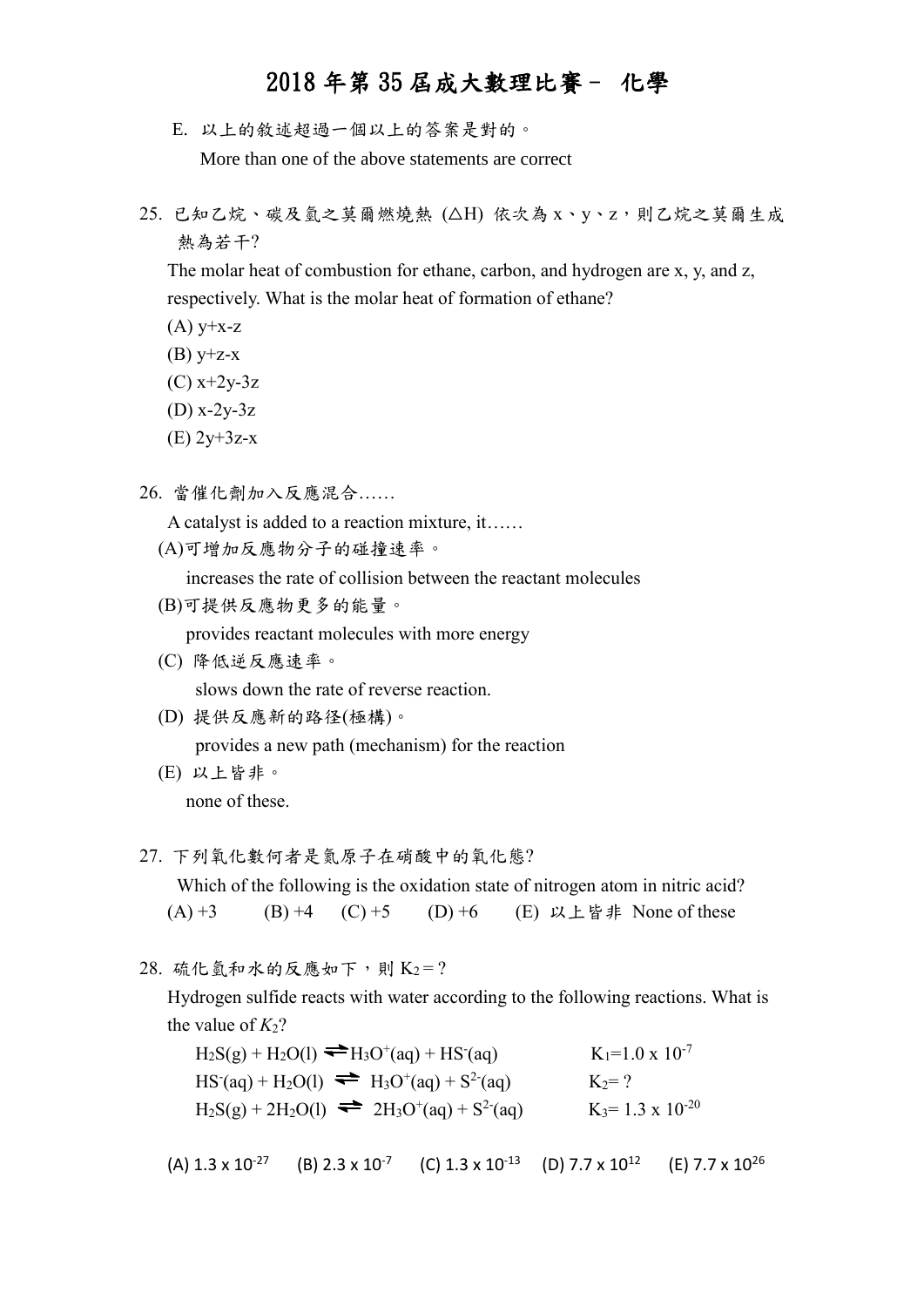29. 某有機分子式 C5H10O2,經過檢定確認為具有醛基的酯類。試問符合上述條 件之異構物共有几種?

An organic compound with the formula of  $C_5H_{10}O_2$  was analyzed and found to be an ester with an aldehyde moiety. How many structural isomers can  $C_5H_{10}O_2$  can exist ?

(A) 3 (B) 4 (C) 5 (D) 6 (E) 7

30. 下列關於氣體動力論敘述何者為非?

The kinetic theory of gases does not assume that

(A)氣體微小粒子組成且具有固定的不規則運動模式。

Gases are made up of tiny particles in constant chaotic motion.

(B) 氣體分子小於两粒子間的平均距離。

Gas particles are very small compared to the average distance between the particles.

(C) 氣體分子對器壁的碰撞屬於彈性碰撞。

Gas particles collide with the walls of the container in elastic collisions.

(D)氣體的平均速度與絕對溫度成正比。

The average velocity of gas particles is directly proportional to the absolute temperature.

- (E) 已上皆是。None of these.
- 31. 以下為伏打電池組成的圖示(各半電池組成如下).

 Consider the galvanic cell shown below (the contents of each half-cell are written beneath each compartment).





 $Cr^{3+} + 3e^- \rightarrow Cr(s)$  $E^{\rm o} = -0.73V$  $Br_2(aq) + 2e^- \rightarrow 2Br$   $E^{\circ} = +1.09V$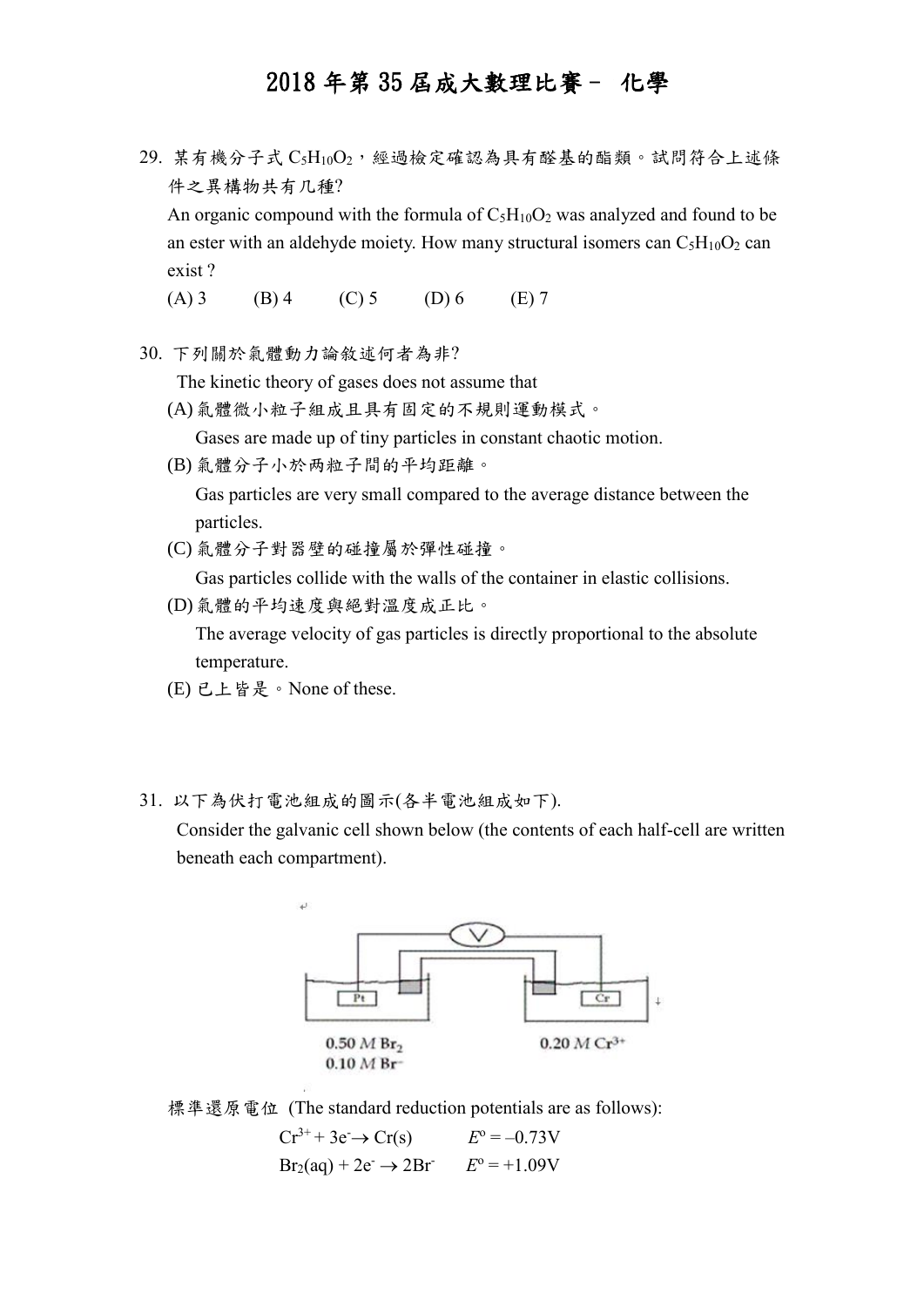根據此電池敘述,下列何者為非?

Which of the following statement about this cell is false?

(A)電子流經由 Cr 電極到 Pt 電極。

Electrons flow from the Cr electrode to the Pt electrode.

(B) 電子流經由 Pt 電極到 Cr 電極。

Electrons flow from the Pt electrode to the Cr electrode.

(C) 還原反應發生在 Pt 電極。

Reduction reaction occurs at the Pt electrode.

(D)這電池不在標準狀態。

The cell is not at standard condition.

(E) 鹽橋上的陽離子進入左邊的半電池,而陰離子進入右邊的半電池形成完整 的迴路。

To complete the circuit, cations migrate into the left half-cell and anions migrate into the right half-cell from the salt bridge.

32. HBr(g)的偶極矩為: 0.792D, 鍵長為 1.5x10<sup>-8</sup> cm, H-Br 鍵的離子性占多少百分 比?

The dipole moment of  $HBr(g)$  is 0.792D and the bond length is  $1.5x10^{-8}$  cm. What is the percentage of the ionic character of H-Br bond? (Note: e = 1.6x10<sup>-19</sup> C, D = 3.336x10<sup>-30</sup> C.m)

(A)8% (B) 11% (C)21% (D)28% (E)35%

- 33. 下列哪一個水溶液可與同體積的 0.1 mol L-1 NH3(aq) 會產生緩衝溶液? Which one of the following aqueous solutions, when mixed with an equal volume of 0.10 mol  $L^{-1}$  aqueous NH<sub>3</sub>, will produce a buffer solution? (A)  $0.10 \text{ mol L}^{-1}$  HCl (B)  $0.20 \text{ mol L}^{-1}$  HCl
	- (C) 0.10 mol  $L^{-1}$  CH<sub>3</sub>COOH (D) 0.05 mol  $L^{-1}$  NaOH

(E)  $0.20$  mol  $L^{-1}$  NH<sub>4</sub>Cl.